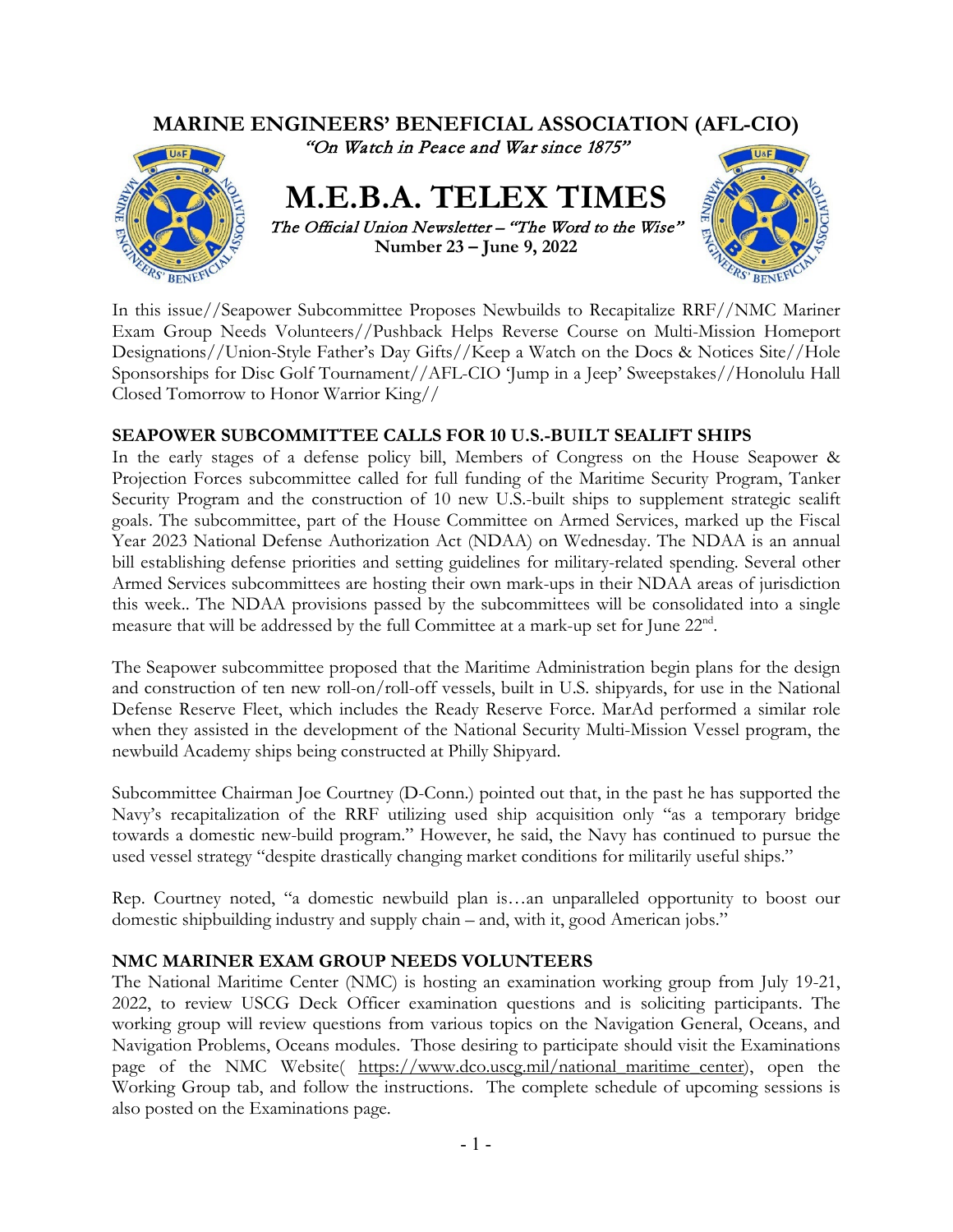## **PUSHBACK ENSURES ACADEMY TRAINING SHIPS WILL DISPLAY ORIGINAL HOMEPORTS**

The new National Security Multi-Mission Vessels (NMSVs) being built for state maritime academies will display their original homeport names on their sterns, not "Norfolk, VA" as previously proposed by the Maritime Administration. The vessels, currently under construction at Philly Shipyard, will serve as educational platforms but are also designed to assist Government response missions. Maine Maritime Academy, upon learning that "Norfolk, VA" would replace "Castine, ME" on the stern of the new replacement ship for their aging STATE OF MAINE training vessel, reached out to Senator Susan Collins (R-ME) for an assist. Sen. Collins, along with lawmakers from Texas, California, New York and Massachusetts representing the other state schools replacing aging training ships with multi-mission vessels, penned a letter to Transportation Secretary Pete Buttigieg asking for his intervention in the matter. "The STATE OF MAINE training vessel is a great source of pride for Maine Maritime Academy and for the students and instructors who serve as the ship's crew," said Senator Collins. "MMA's training vessels have always borne the home port of Castine, Maine, on their sterns, carrying Maine's rich maritime heritage to ports around the world." As a result of the coordinated effort, MarAd will revise the labeling of the hailing ports on the training vessels to reflect the locations of the respective colleges.

The first vessel in the series will replace the almost 60-year old SUNY training ship EMPIRE STATE VI by early 2023. The second will relieve the 54-year old TS KENNEDY at Massachusetts Maritime Academy. The third and fourth newbuilds will replace vessels at Maine Maritime Academy and Texas A&M Maritime Academy. The fifth will go to the California State University Maritime Academy (CMA). Construction for the fifth will begin in 2023 and delivery is set to take place in 2026.

## **THE RIGHT TOOL FOR THE JOB: FATHER'S DAY GIFTS, UNION-STYLE**

With warm weather here, a lot of dads will be outside repairing, and improving their homes, cars and boats. So why not buy the dad in your life some brand new tools from companies that give their workers a voice on the job? Here are some tool ideas to make it a happy Father's Day on Sunday, June 19<sup>th</sup>. Don't screw around - hit the nail on the head and hammer home a Father's Day gift from these fine toolmakers:

Union-Made Tools - Armstrong (IBEW, UAW); Black & Decker (UAW); Channellock (IBEW, UAW); Craftsman (IBEW, IBT); Eklind Tool Co. (IBEW); Hardcore Hammers (IBEW); Klein Tools (IBEW); Loggerhead Tools (IBEW); Moody Tools (IBEW); Park Tools (IBEW); Rigid (IBT); S-K Handtool (IBEW); SnapOn Tools (IBEW, UAW); Stanley Hand Tools (IBEW); Stilleto Tool Co. (IBEW, UAW); Wilde Tool (IBEW); Wright Tool (IBEW).

# **MEMBERS SHOULD KEEP A CHECK ON DOCS & NOTICES SITE**

Members and applicants are reminded to make use of the "Documents & Member Notices" section of the M.E.B.A. website [\(www.mebaunion.org\)](http://www.mebaunion.org/) to find important notices and forms relating to the Union and our industry. There you'll find hall and operational notices including announcements for upcoming online membership meetings that require a registration period. If a Union hall is closed for a national or local holiday, that information will be reflected in this section. You might want to double-check the site before making a hall visit. Important District election information is available on the site as well as COVID-19 updates. NMC/Coast Guard notices are posted as well including REC information and Marine Safety Information Bulletins.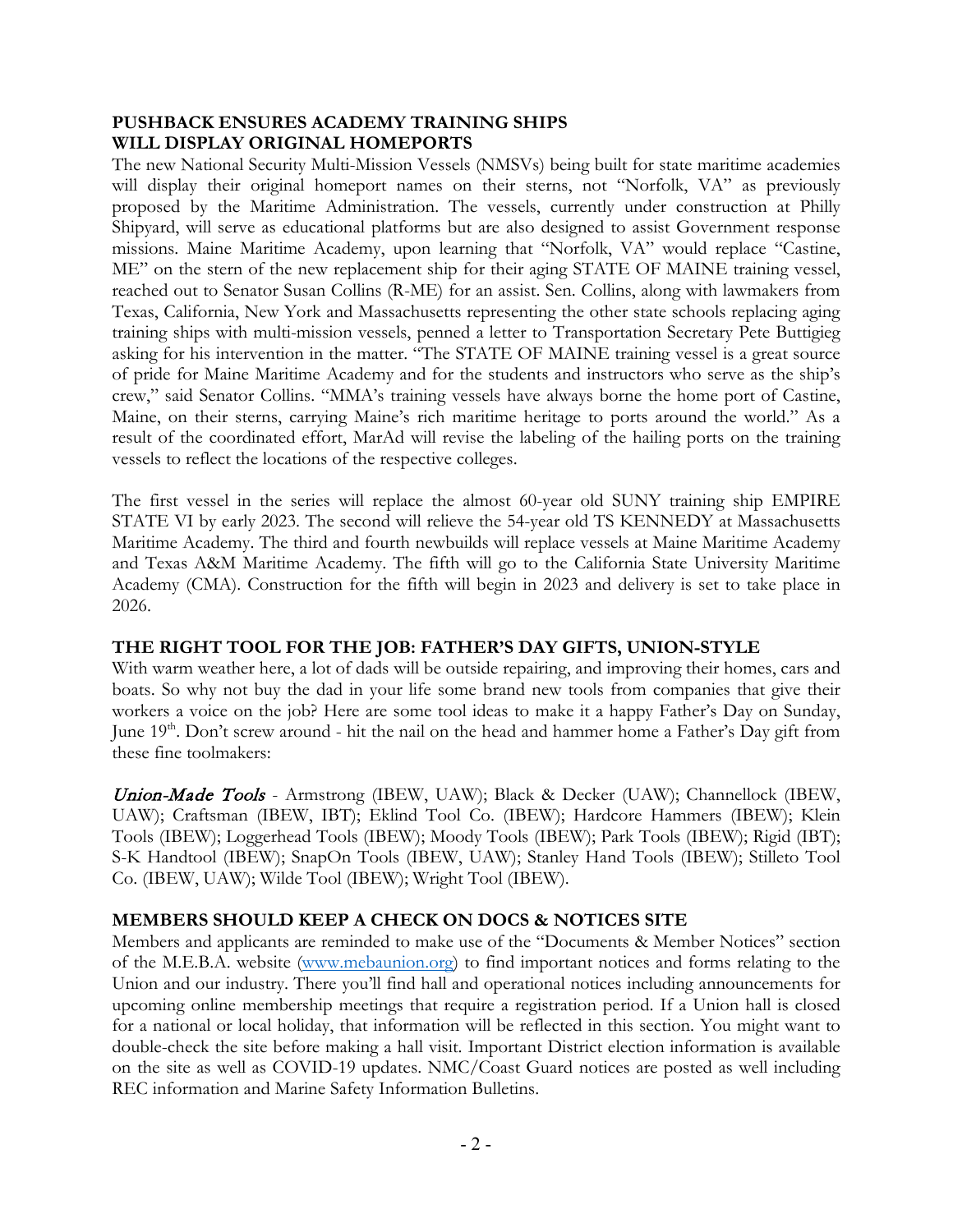In addition, you'll find application forms for Deep-Sea, Government Fleet and the various bargaining units. Also posted are Group Seniority Card application forms, Sailing Time Verification & Transmittal forms and Change of Bargaining Unit Affiliation forms. In addition, the M.E.B.A. By-Laws, Constitution and Shipping Rules are there as well as many other important documents including the Recommendation Form - (*Reminder: two recommendation letters are needed from a Senior officer who sailed with the Applicant for at least 60 days*.)

Please make it a habit to get familiar with that web page. To get there, go to the M.E.B.A. website [\(www.mebaunion.org\)](http://www.mebaunion.org/) and scroll down to the large "Documents & Member Notices" box on the right side of the main page.

## **HOLE SPONSORSHIPS FOR NEXT WEEK'S 4MF DISC GOLF TOURNAMENT**

The M.E.B.A. Merchant Marine Memorial Foundation (4MF) will host its second annual Leroy Koehler Disc (Frisbee) Golf Tournament on Friday, June 17<sup>th</sup> at the Calhoon M.E.B.A. Engineering School. Everyone is invited. The tournament benefits the Memorial Park at the CMES. Hole (or general) sponsorships are still available so help make the 4MF a winner!

As you know, the Memorial was created to honor fallen seafarers who have delivered the goods and answered the call of this country since 1775. The Foundation supporting the Memorial is a section 501(c)(3) entity under Internal Revenue Service rules, so all donations are tax deductible. Leroy Koehler was a greatest generation mariner and consummate Chief Engineer who deeply cared about the M.E.B.A. heritage and made a generous financial contribution to the Memorial Park. There is a \$25 entry fee for the tournament which will begin at 1300. For further information, and to become a hole sponsor, contact 4MF Chairman Bill Van Loo at (443) 676-6248 or [bvanloo@bvlworks.org](mailto:bvanloo@bvlworks.org)

# **ENTER THE AFL-CIO "JUMP IN A JEEP" SWEEPSTAKES**

The AFL-CIO is giving away a union-made Jeep in celebration of its upcoming "Building the Movement to Meet the Moment" convention next week. You could win a 2022 Jeep Wrangler Willys but you have to enter by Saturday.

Go to [www.unionplus.org/jeepsweeps](http://www.unionplus.org/jeepsweeps) to get in on the action. You can earn extra entries by uploading a photo of you and your car, or inviting friends to enter.

# **HONOLULU HALL HOLIDAY TO HONOR WARRIOR KING**

M.E.B.A.'s Honolulu Union hall will be closed tomorrow (Friday, June 10) to honor one of the great Hawaiian kings. The Honolulu hall will host its June Membership meeting on Monday.

King Kamehameha I Day honors the chief of the Big Island district who, through conquest, united the eight major islands of Hawaii under his rule in the early 1800s. Legend says that Kamehameha was able to roll over the 7,000 pound volcanic Naha Stone when he was 14 years old, thus revealing that he would be the chosen one to unify Hawaii. A gifted surfer, he was said to be 7 feet tall and weigh over 300 pounds.

Kamehameha became chief of the Big Island district in 1791 after vanquishing his island enemies in a series of bloody civil wars. His cause was aided in part by a timely eruption of Mt. Kilauea which covered a third of the enemy's forces in lava. This event was considered a sign that the fire goddess Pele favored him. As the Big Island ruler, Kamehameha, which translates to "The Lonely One," led his Kipuupuu warriors on a systematic conquest of the Hawaiian Islands which fell one by one to his